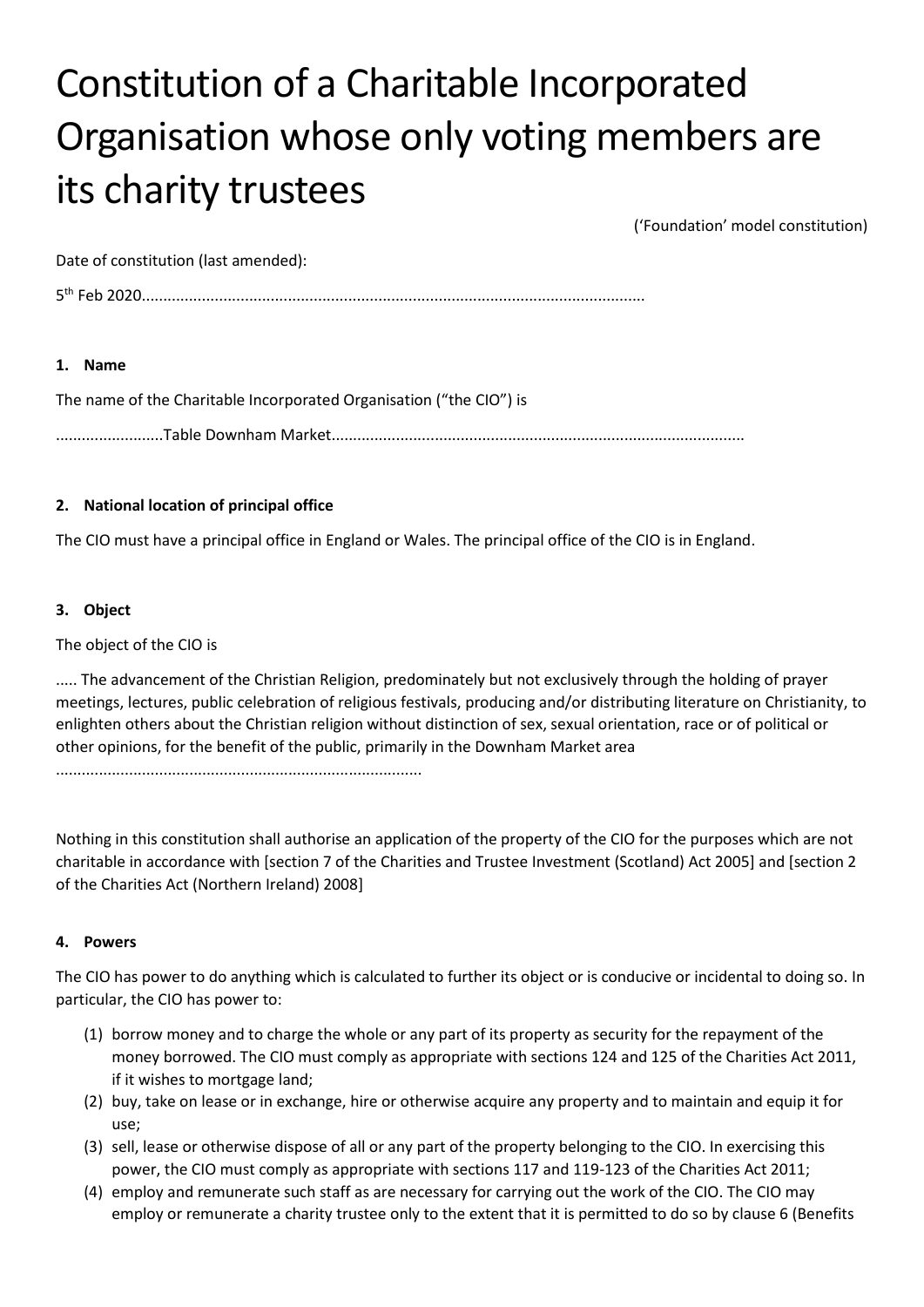and payments to charity trustees and connected persons) and provided it complies with the conditions of that clause;

- (5) deposit or invest funds, employ a professional fund-manager, and arrange for the investments or other property of the CIO to be held in the name of a nominee, in the same manner and subject to the same conditions as the trustees of a trust are permitted to do by the Trustee Act 2000.
- (6) maintain a record of the names of members of the CIO, in the form of an electoral roll as defined by the Church Representation Rules 2020.

# **5. Application of income and property**

- (1) The income and property of the CIO must be applied solely towards the promotion of the objects.
	- (a) A charity trustee is entitled to be reimbursed from the property of the CIO or may pay out of such property reasonable expenses properly incurred by him or her when acting on behalf of the CIO.
	- (b) A charity trustee may benefit from trustee indemnity insurance cover purchased at the CIO's expense in accordance with, and subject to the conditions in, section 189 of the Charities Act 2011.
- (2) None of the income or property of the CIO may be paid or transferred directly or indirectly by way of dividend, bonus or otherwise by way of profit to any member of the CIO.
- (3) Nothing in this clause shall prevent a charity trustee or connected person receiving any benefit or payment which is authorised by Clause 6.

# **6. Benefits and payments to charity trustees and connected persons**

# **(1) General provisions**

No charity trustee or connected person may:

- (a) buy or receive any goods or services from the CIO on terms preferential to those applicable to members of the public;
- (b) sell goods, services, or any interest in land to the CIO;
- (c) be employed by, or receive any remuneration from, the CIO;
- (d) receive any other financial benefit from the CIO;

unless the payment or benefit is permitted by sub-clause (2) of this clause or authorised by the court or the prior written consent of the Charity Commission ("the Commission") has been obtained. In this clause, a "financial benefit" means a benefit, direct or indirect, which is either money or has a monetary value.

# **(2) Scope and powers permitting trustees' or connected persons' benefits**

- (a) A charity trustee or connected person may receive a benefit from the CIO as a beneficiary of the CIO provided that a majority of the trustees do not benefit in this way.
- (b) A charity trustee or connected person may enter into a contract for the supply of services, or of goods that are supplied in connection with the provision of services, to the CIO where that is permitted in accordance with, and subject to the conditions in, sections 185 to 188 of the Charities Act 2011.
- (c) Subject to sub-clause (3) of this clause a charity trustee or connected person may provide the CIO with goods that are not supplied in connection with services provided to the CIO by the charity trustee or connected person.
- (d) A charity trustee or connected person may receive interest on money lent to the CIO at a reasonable and proper rate which must be not more than the Bank of England bank rate (also known as the base rate).
- (e) A charity trustee or connected person may receive rent for premises let by the trustee or connected person to the CIO. The amount of the rent and the other terms of the lease must be reasonable and proper. The charity trustee concerned must withdraw from any meeting at which such a proposal or the rent or other terms of the lease are under discussion.
- (f) A charity trustee or connected person may take part in the normal trading and fundraising activities of the CIO on the same terms as members of the public.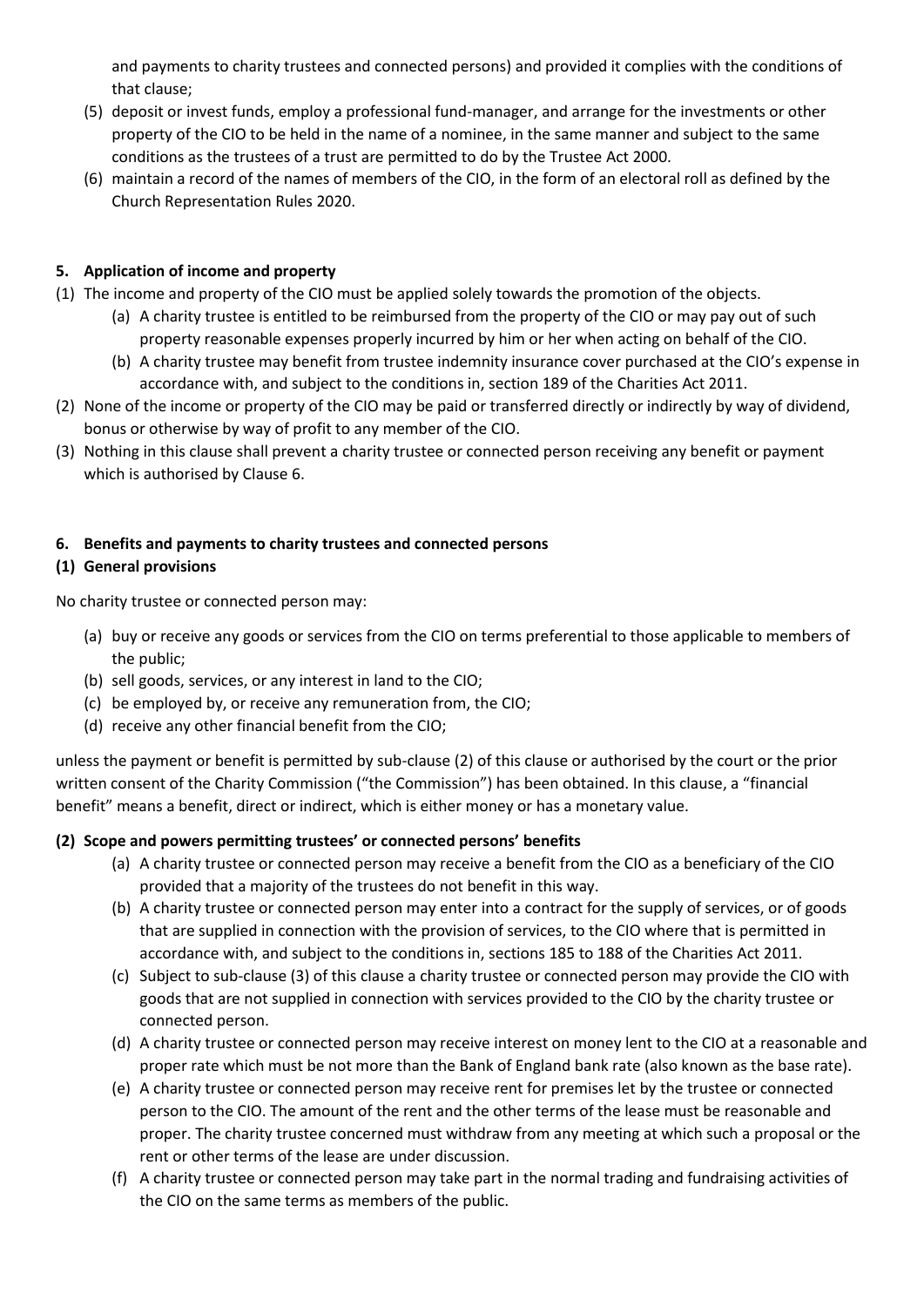# **(3) Payment for supply of goods only – controls**

The CIO and its charity trustees may only rely upon the authority provided by sub-clause (2)(c) of this clause if each of the following conditions is satisfied:

- (a) The amount or maximum amount of the payment for the goods is set out in a written agreement between the CIO and the charity trustee or connected person supplying the goods ("the supplier").
- (b) The amount or maximum amount of the payment for the goods does not exceed what is reasonable in the circumstances for the supply of the goods in question.
- (c) The other charity trustees are satisfied that it is in the best interests of the CIO to contract with the supplier rather than with someone who is not a charity trustee or connected person. In reaching that decision the charity trustees must balance the advantage of contracting with a charity trustee or connected person against the disadvantages of doing so.
- (d) The supplier is absent from the part of any meeting at which there is discussion of the proposal to enter into a contract or arrangement with him or her or it with regard to the supply of goods to the CIO.
- (e) The supplier does not vote on any such matter and is not to be counted when calculating whether a quorum of charity trustees is present at the meeting.
- (f) The reason for their decision is recorded by the charity trustees in the minute book.
- (g) A majority of the charity trustees then in office are not in receipt of remuneration or payments authorised by clause 6.

# **(4) In sub-clauses (2) and (3) of this clause:**

- (a) "the CIO" includes any company in which the CIO:
	- i. holds more than 50% of the shares; or
	- ii. controls more than 50% of the voting rights attached to the shares; or
	- iii. has the right to appoint one or more directors to the board of the company;
- (b) "connected person" includes any person within the definition set out in clause [30] (Interpretation);

# **7. Conflicts of interest and conflicts of loyalty**

A charity trustee must:

- (1) declare the nature and extent of any interest, direct or indirect, which he or she has in a proposed transaction or arrangement with the CIO or in any transaction or arrangement entered into by the CIO which has not previously been declared; and
- (2) absent himself or herself from any discussions of the charity trustees in which it is possible that a conflict of interest will arise between his or her duty to act solely in the interests of the CIO and any personal interest (including but not limited to any financial interest).

Any charity trustee absenting himself or herself from any discussions in accordance with this clause must not vote or be counted as part of the quorum in any decision of the charity trustees on the matter.

# **8. Liability of members to contribute to the assets of the CIO if it is wound up**

If the CIO is wound up, the members of the CIO have no liability to contribute to its assets and no personal responsibility for settling its debts and liabilities.

# **9. Charity trustees**

**(1) Functions and duties of charity trustees**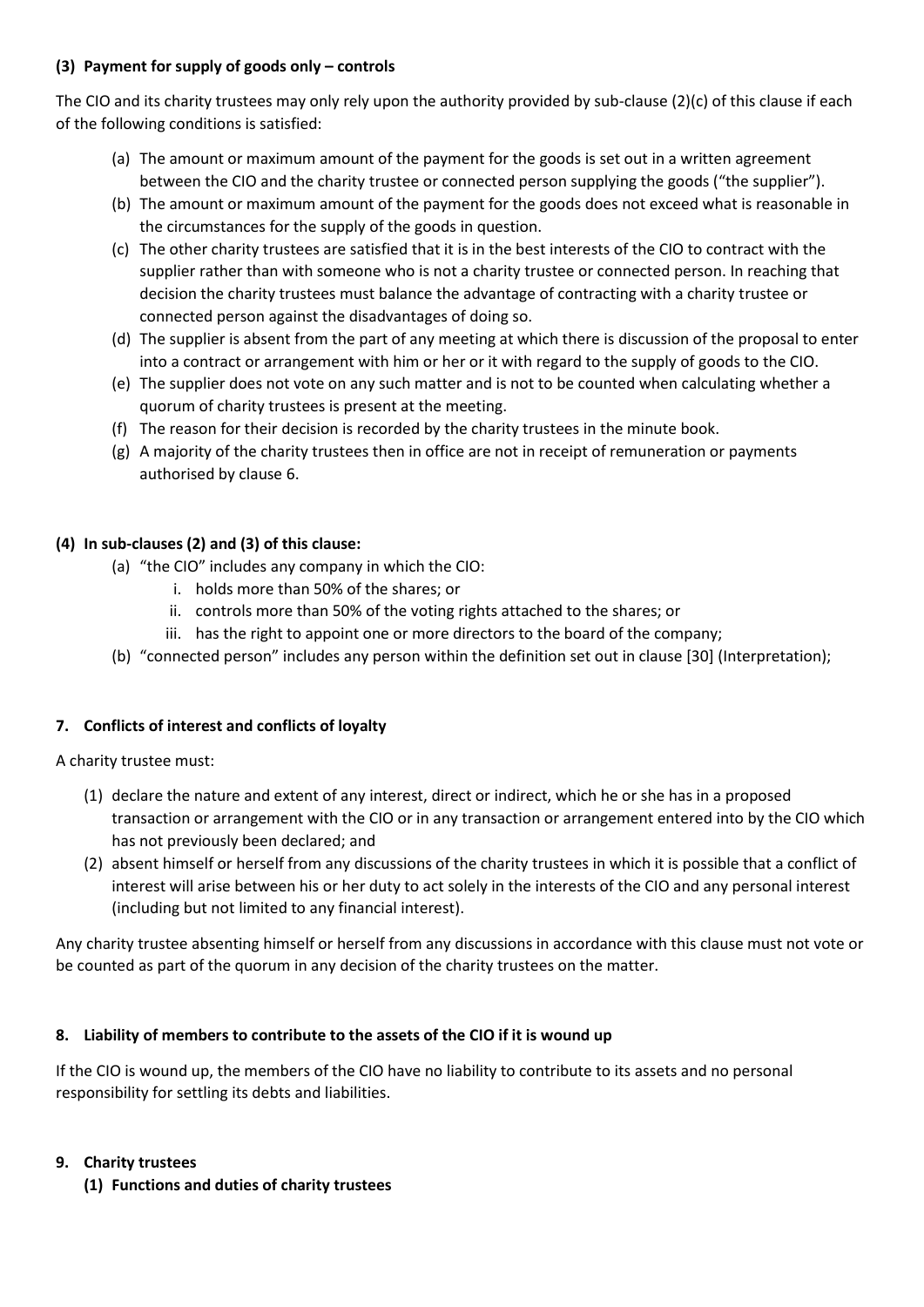The charity trustees shall manage the affairs of the CIO and may for that purpose exercise all the powers of the CIO. It is the duty of each charity trustee:

- (a) to exercise his or her powers and to perform his or her functions in his or her capacity as a trustee of the CIO in the way he or she decides in good faith would be most likely to further the purposes of the CIO; and
- (b) to exercise, in the performance of those functions, such care and skill as is reasonable in the circumstances having regard in particular to:
	- (i) any special knowledge or experience that he or she has or holds himself or herself out as having; and,
	- (ii) if he or she acts as a charity trustee of the CIO in the course of a business or profession, to any special knowledge or experience that it is reasonable to expect of a person acting in the course of that kind of business or profession.

# **(2) Eligibility for trusteeship**

- (a) Every charity trustee must be a natural person.
- (b) No individual may be appointed as a charity trustee of the CIO:
	- i. if he or she is under the age of 16 years; or
	- ii. if he or she would automatically cease to hold office under the provisions of clause  $[12(1)(e)].$
- (c) No one is entitled to act as a charity trustee whether on appointment or on any re-appointment until he or she has expressly acknowledged, in whatever way the charity trustees decide, his or her acceptance of the office of charity trustee.
- (d) At least one of the trustees of the CIO must be 18 years of age or over. If there is no trustee aged at least 18 years, the remaining trustees may only act to call a meeting of the charity trustees, or appoint a new charity trustee.

# **(3) Number of charity trustees**

- (a) There should be not less than three nor more than twelve appointed trustees and 1 ex officio trustee.
- (b) There must be at least three charity trustees. If the number falls below this minimum, the remaining trustee or trustees may act only to call a meeting of the charity trustees, or appoint a new charity trustee.
- (c) The maximum number of charity trustees that can be appointed is as provided in sub-clause (a) of this clause. No trustee appointment may be made in excess of these provisions.

# **(4) First charity trustees**

The first charity trustees are as follows, and are appointed for the following terms –

# **10. Appointment of charity trustees**

**(1) Appointed charity trustees**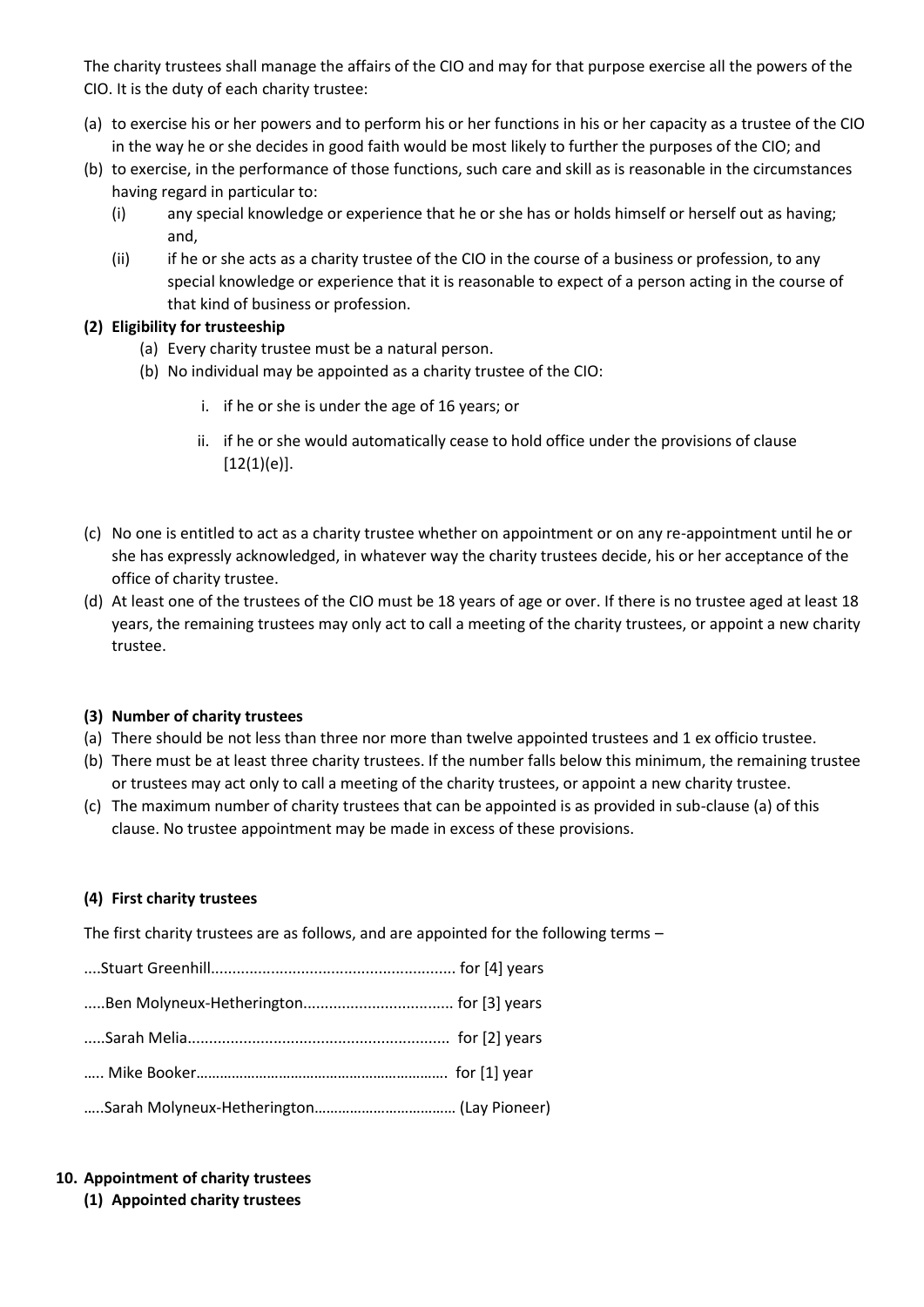- (a) Apart from the first charity trustees, every appointed trustee must be appointed for a term of three years by a resolution passed at a properly convened meeting of the charity trustees.
- (b) In selecting individuals for appointment as appointed charity trustees, the charity trustees must have regard to the skills, knowledge and experience needed for the effective administration of the CIO.

# **(2) Ex officio Trustee**

- (a) The Lay Pioneer for the time being ("the office holder") shall automatically ("ex-officio") be a charity trustee, for as long as he or she holds that office
- (b) If unwilling to act as a charity trustee, the office holder may:
	- (i) before accepting appointment as a charity trustee, give notice in writing to the trustees of his or her unwillingness to act in that capacity; or
	- (ii) after accepting appointment as a charity trustee, resign under the provisions contained in clause [12] (Retirement and removal of charity trustees).

The office of ex officio charity trustee will then remain vacant until the office holder ceases to hold office.

# **11. Information for new charity trustees**

The charity trustees will make available to each new charity trustee, on or before his or her first appointment:

- (a) a copy of the current version of this constitution; and
- (b) a copy of the CIO's latest Trustees' Annual Report and statement of accounts.

# **12. Retirement and removal of charity trustees**

- (1) A charity trustee ceases to hold office if he or she:
	- (a) retires by notifying the CIO in writing (but only if enough charity trustees will remain in office when the notice of resignation takes effect to form a quorum for meetings);
	- (b) is absent without the permission of the charity trustees from all their meetings held within a period of six months and the trustees resolve that his or her office be vacated;
	- (c) dies;
	- (d) in the written opinion, given to the company, of a registered medical practitioner treating that person, has become physically or mentally incapable of acting as a director and may remain so for more than three months;
	- (e) is disqualified from acting as a charity trustee by virtue of sections 178-180 of the Charities Act 2011 (or any statutory re-enactment or modification of that provision).
- (2) Any person retiring as a charity trustee is eligible for reappointment.
- (3) A charity trustee who has served for three consecutive terms may not be reappointed for a fourth consecutive term but may be reappointed after an interval of at least one year.

#### **13. Taking of decisions by charity trustees**

Any decision may be taken either:

at a meeting of the charity trustees; or

by resolution in writing or electronic form agreed by a majority of all of the charity trustees, which may comprise either a single document or several documents containing the text of the resolution in like form to which the majority of all of the charity trustees has signified their agreement. Such a resolution shall be effective provided that:

a copy of the proposed resolution has been sent, at or as near as reasonably practicable to the same time, to all of the charity trustees; and

the majority of all of the charity trustees has signified agreement to the resolution in a document or documents which has or have been authenticated by their signature, by a statement of their identity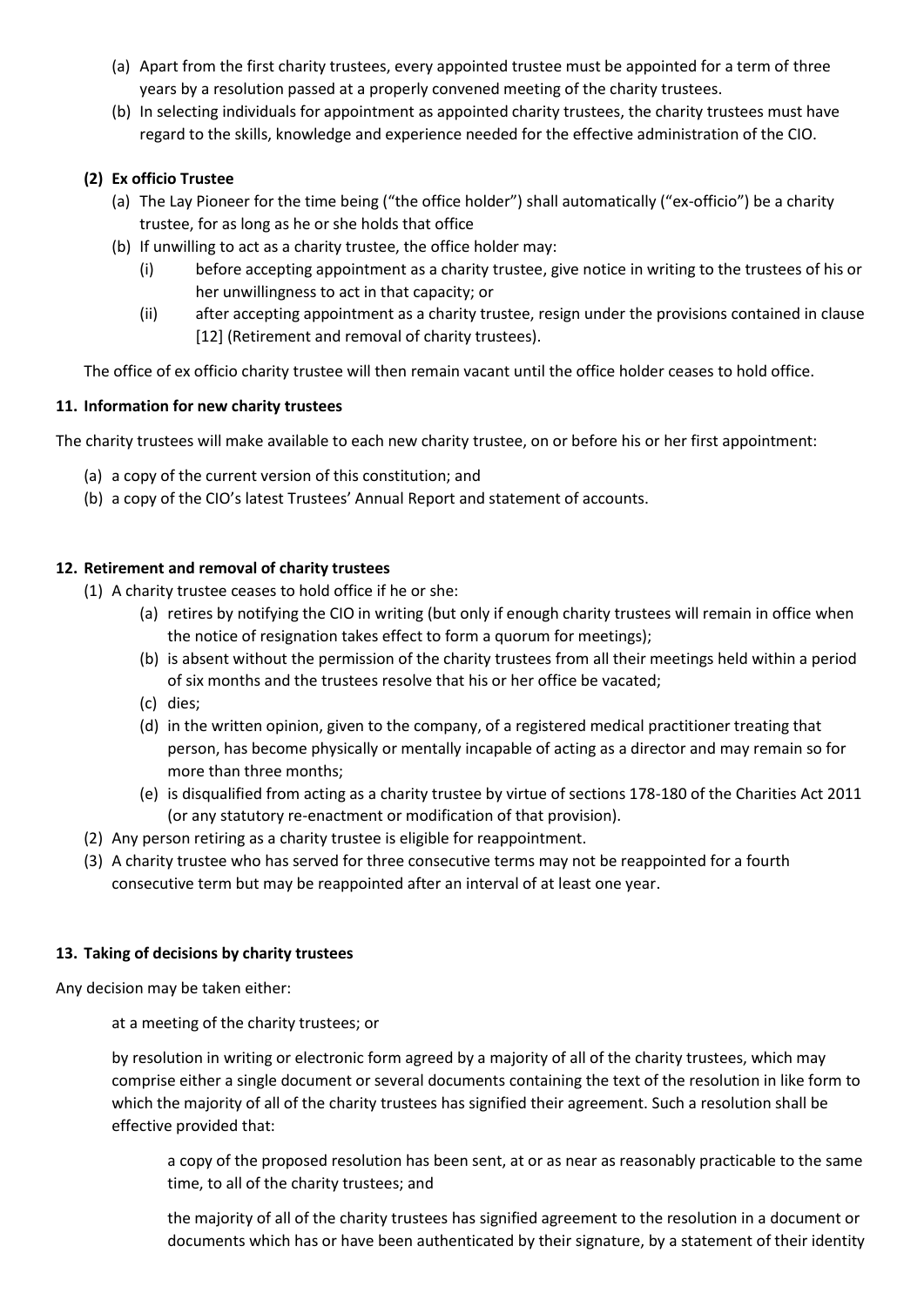accompanying the document or documents, or in such other manner as the charity trustees have previously resolved, and delivered to the CIO at its principal office or such other place as the trustees may resolve within 28 days of the circulation date.

## **14. Delegation by charity trustees**

- (1) The charity trustees may delegate any of their powers or functions to a committee or committees, and, if they do, they shall determine the terms and conditions on which the delegation is made. The charity trustees may at any time alter those terms and conditions, or revoke the delegation.
- (2) This power is in addition to the power of delegation in the General Regulations and any other power of delegation available to the charity trustees, but is subject to the following requirements:
	- (a) a committee may consist of two or more persons, but at least one member of each committee must be a charity trustee;
	- (b) the acts and proceedings of any committee must be brought to the attention of the charity trustees as a whole as soon as is reasonably practicable; and
	- (c) the charity trustees shall from time to time review the arrangements which they have made for the delegation of their powers.

# **15. Meetings of charity trustees**

## **(1) Calling meetings**

(a) Any charity trustee may call a meeting of the charity trustees.

(b) Subject to that, the charity trustees shall decide how their meetings are to be called, and what notice is required.

## **(2) Chairing of meetings**

The charity trustees may appoint one of their number to chair their meetings and may at any time revoke such appointment. If no-one has been so appointed, or if the person appointed is unwilling to preside or is not present within 10 minutes after the time of the meeting, the charity trustees present may appoint one of their number to chair that meeting.

#### **(3) Procedure at meetings**

- (a) No decision shall be taken at a meeting unless a quorum is present at the time when the decision is taken. The quorum is two charity trustees, or the number nearest to one third of the total number of charity trustees, whichever is greater, or such larger number as the charity trustees may decide from time to time. A charity trustee shall not be counted in the quorum present when any decision is made about a matter upon which he or she is not entitled to vote.
- (b) Questions arising at a meeting shall be decided by a majority of those eligible to vote.
- (c) In the case of an equality of votes, the person who chairs the meeting shall have a second or casting vote.

#### **(4) Participation in meetings by electronic means**

- (a) A meeting may be held by suitable electronic means agreed by the charity trustees in which each participant may communicate with all the other participants.
- (b) Any charity trustee participating at a meeting by suitable electronic means agreed by the charity trustees in which a participant or participants may communicate with all the other participants shall qualify as being present at the meeting.
- (c) Meetings held by electronic means must comply with rules for meetings, including chairing and the taking of minutes.

#### **16. Membership of the CIO**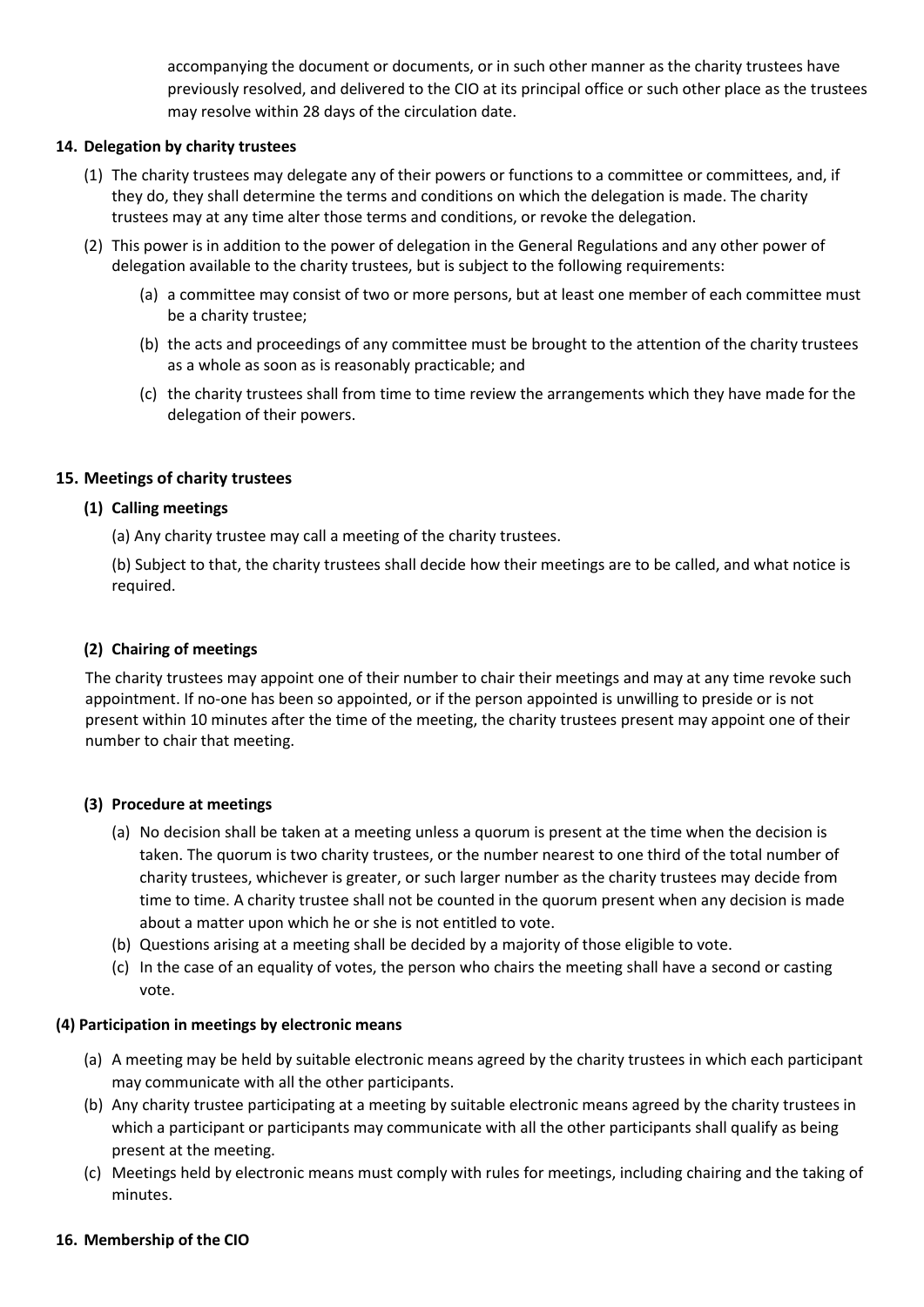- (1) The members of the CIO shall be its charity trustees for the time being. The only persons eligible to be members of the CIO are its charity trustees. Membership of the CIO cannot be transferred to anyone else.
- (2) Any member and charity trustee who ceases to be a charity trustee automatically ceases to be a member of the CIO.

# **17. Informal or associate (non-voting) membership**

- (1) The charity trustees may create associate or other classes of non-voting membership, and may determine the rights and obligations of any such members (including payment of membership fees), and the conditions for admission to, and termination of membership of any such class of members.
- (2) Other references in this constitution to "members" and "membership" do not apply to non-voting members, and non-voting members do not qualify as members for any purpose under the Charities Acts, General Regulations or Dissolution Regulations.

# **18. Decisions which must be made by the members of the CIO**

- (1) Any decision to:
	- (a) amend the constitution of the CIO;
	- (b) amalgamate the CIO with, or transfer its undertaking to, one or more other CIOs, in accordance with the Charities Act 2011; or
	- (c) wind up or dissolve the CIO (including transferring its business to any other charity) must be made by a resolution of the members of the CIO (rather than a resolution of the charity trustees).

# (2) Decisions of the members may be made either:

- (a) by resolution at a general meeting; or
- (b) by resolution in writing, in accordance with sub-clause (4) of this clause.
- (3) Any decision specified in sub-clause (1) of this clause must be made in accordance with the provisions of clause [28] (amendment of constitution), clause [29] (Voluntary winding up or dissolution), or the provisions of the Charities Act 2011, the General Regulations or the Dissolution Regulations as applicable. Those provisions require the resolution to be agreed by a 75% majority of those members voting at a general meeting, or agreed by all members in writing.
- (4) Except where a resolution in writing must be agreed by all the members, such a resolution may be agreed by a simple majority of all the members who are entitled to vote on it. Such a resolution shall be effective provided that:
	- (a) a copy of the proposed resolution has been sent to all the members eligible to vote; and
	- (b) the required majority of members has signified its agreement to the resolution in a document or documents which are received at the principal office within the period of 28 days beginning with the circulation date. The document signifying a member's agreement must be authenticated by their signature, by a statement of their identity accompanying the document, or in such other manner as the CIO has specified.

The resolution in writing may comprise several copies to which one or more members has signified their agreement. Eligibility to vote on the resolution is limited to members who are members of the CIO on the date when the proposal is first circulated.

# **19. General meetings of members**

**(1) Calling of general meetings of members**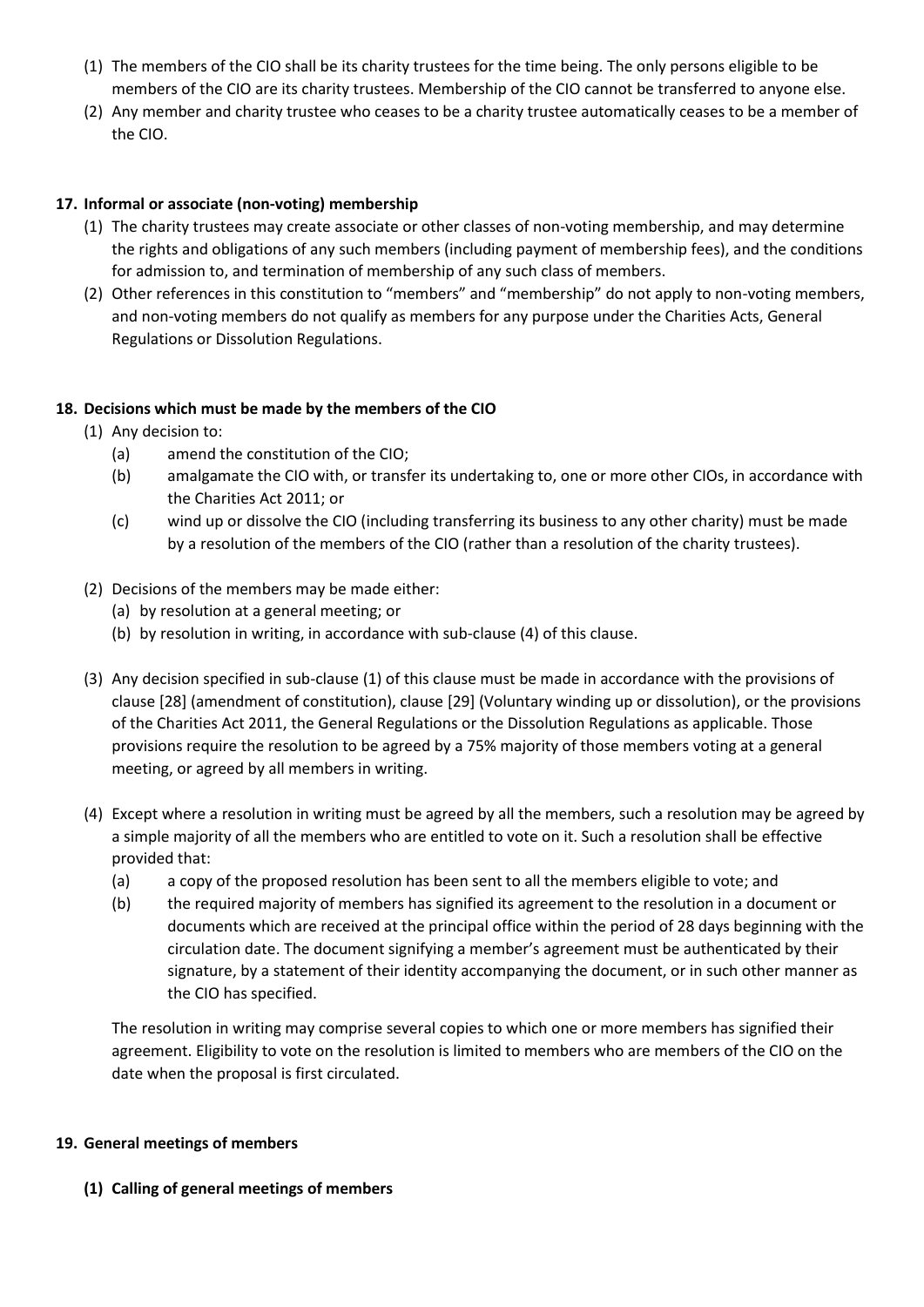The charity trustees may designate any of their meetings as a general meeting of the members of the CIO. The purpose of such a meeting is to discharge any business which must by law be discharged by a resolution of the members of the CIO as specified in clause [18] (Decisions which must be made by the members of the CIO).

# **(2) Notice of general meetings of members**

- (a) The minimum period of notice required to hold a general meeting of the members of the CIO is 14 days.
- (b) Except where a specified period of notice is strictly required by another clause in this constitution, by the Charities Act 2011 or by the General Regulations, a general meeting may be called by shorter notice if it is so agreed by a majority of the members of the CIO.
- (c) Proof that an envelope containing a notice was properly addressed, prepaid and posted; or that an electronic form of notice was properly addressed and sent, shall be conclusive evidence that the notice was given. Notice shall be deemed to be given 48 hours after it was posted or sent.

## **(3) Procedure at general meetings of members**

The provisions in clause 15 (2)-(4) governing the chairing of meetings, procedure at meetings and participation in meetings by electronic means apply to any general meeting of the members, with all references to trustees to be taken as references to members.

## **20. Saving provisions**

(1) Subject to sub-clause (2) of this clause, all decisions of the charity trustees, or of a committee of charity trustees, shall be valid notwithstanding the participation in any vote of a charity trustee:

who was disqualified from holding office;

who had previously retired or who had been obliged by the constitution to vacate office;

who was not entitled to vote on the matter, whether by reason of a conflict of interest or otherwise;

if, without the vote of that charity trustee and that charity trustee being counted in the quorum, the decision has been made by a majority of the charity trustees at a quorate meeting.

(2) Sub-clause (1) of this clause does not permit a charity trustee to keep any benefit that may be conferred upon him or her by a resolution of the charity trustees or of a committee of charity trustees if, but for subclause (1), the resolution would have been void, or if the charity trustee has not complied with clause 7 (Conflicts of interest).

# **21. Execution of documents**

- (1) The CIO shall execute documents either by signature or by affixing its seal (if it has one)
- (2) A document is validly executed by signature if it is signed by at least two of the charity trustees.
- (3) If the CIO has a seal:
	- (a) it must comply with the provisions of the General Regulations; and
	- (b) the seal must only be used by the authority of the charity trustees or of a committee of charity trustees duly authorised by the charity trustees. The charity trustees may determine who shall sign any document to which the seal is affixed and unless otherwise so determined it shall be signed by two charity trustees.

## **22. Use of electronic communications**

# **(1) General**

The CIO will comply with the requirements of the Communications Provisions in the General Regulations and in particular:

- (a) the requirement to provide within 21 days to any member on request a hard copy of any document or information sent to the member otherwise than in hard copy form;
- (b) any requirements to provide information to the Commission in a particular form or manner.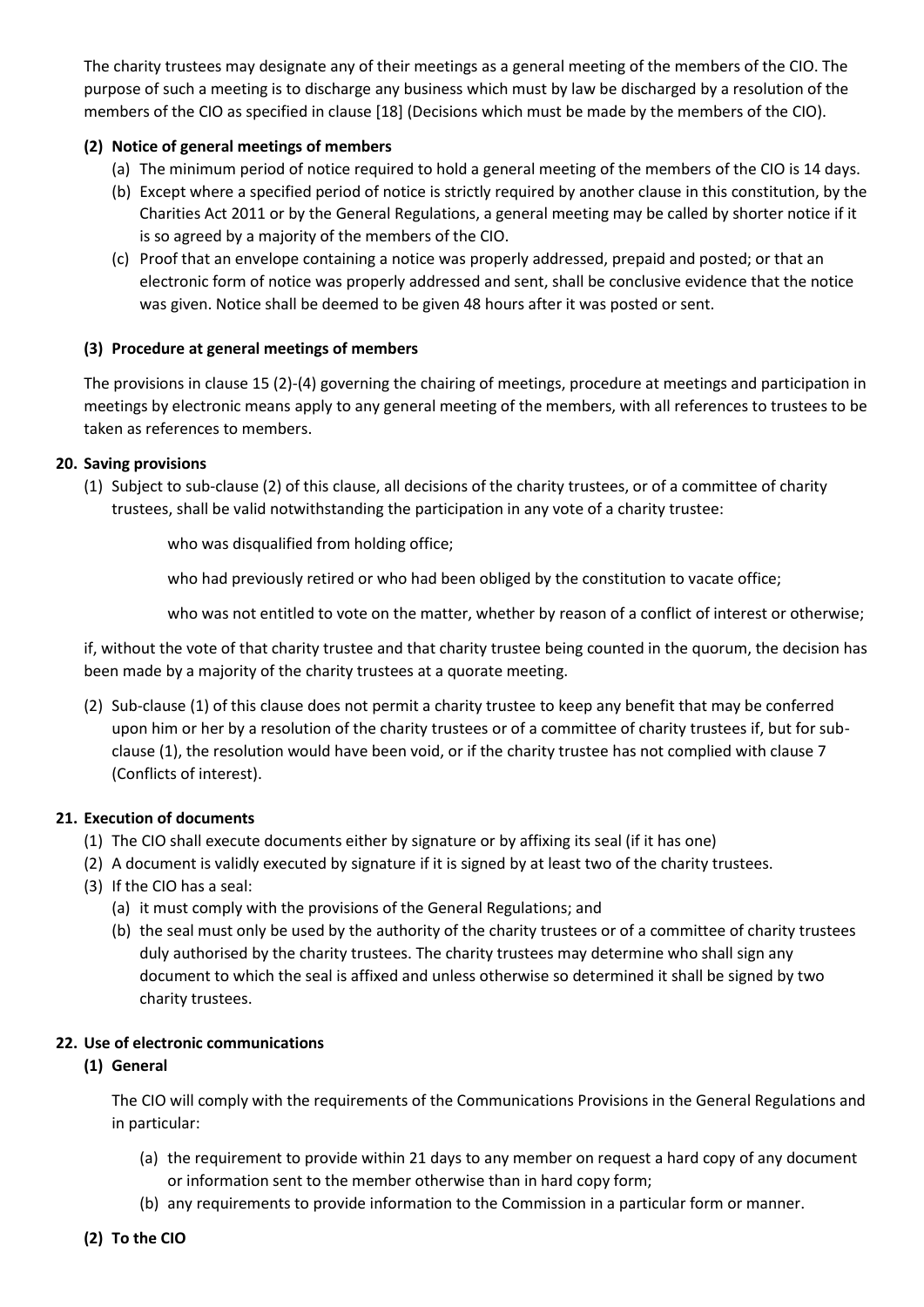- (a) Any member or charity trustee of the CIO may communicate electronically with the CIO to an address specified by the CIO for the purpose, so long as the communication is authenticated in a manner which is satisfactory to the CIO.
- **(3) By the CIO** 
	- (a) Any member or charity trustee of the CIO, by providing the CIO with his or her email address or similar, is taken to have agreed to receive communications from the CIO in electronic form at that address, unless the member has indicated to the CIO his or her unwillingness to receive such communications in that form.
	- (b) The charity trustees may, subject to compliance with any legal requirements, by means of publication on its website:
		- (i) provide the members with the notice referred to in clause 19(2) (Notice of general meetings);
		- (ii) give charity trustees notice of their meetings in accordance with clause 15(1) (Calling meetings);
		- (iii) submit any proposal to the members or charity trustees for decision by written resolution in accordance with the CIO's powers under clause 18 (Members' decisions), and 18(4) (Decisions taken by resolution in writing).
	- (c) The charity trustees must
		- (i) take reasonable steps to ensure that members and charity trustees are promptly notified of the publication of any such notice or proposal; and
		- (ii) send any such notice or proposal in hard copy form to any member or charity trustee who has not consented to receive communications in electronic form.

## **23. Keeping of Registers**

The CIO must comply with its obligations under the General Regulations in relation to the keeping of, and provision of access to, a (combined) register of its members and charity trustees.

#### **24. Minutes**

The charity trustees must keep minutes of all:

- (1) appointments of officers made by the charity trustees;
- (2) proceedings at general meetings of the CIO;
- (3) meetings of the charity trustees and committees of charity trustees including:

the names of the trustees present at the meeting;

the decisions made at the meetings; and

where appropriate the reasons for the decisions;

(4) decisions made by the charity trustees otherwise than in meetings.

#### **25. Accounting records, accounts, annual reports and returns, register maintenance**

- (1) The charity trustees must comply with the requirements of the Charities Act 2011 with regard to the keeping of accounting records, to the preparation and scrutiny of statements of account, and to the preparation of annual reports and returns. The statements of account, reports and returns must be sent to the Charity Commission, regardless of the income of the CIO, within 10 months of the financial year end.
- (2) The charity trustees must comply with their obligation to inform the Commission within 28 days of any change in the particulars of the CIO entered on the Central Register of Charities.

#### **26. Rules**

The charity trustees may from time to time make such reasonable and proper rules or byelaws as they may deem necessary or expedient for the proper conduct and management of the CIO, but such rules or bye laws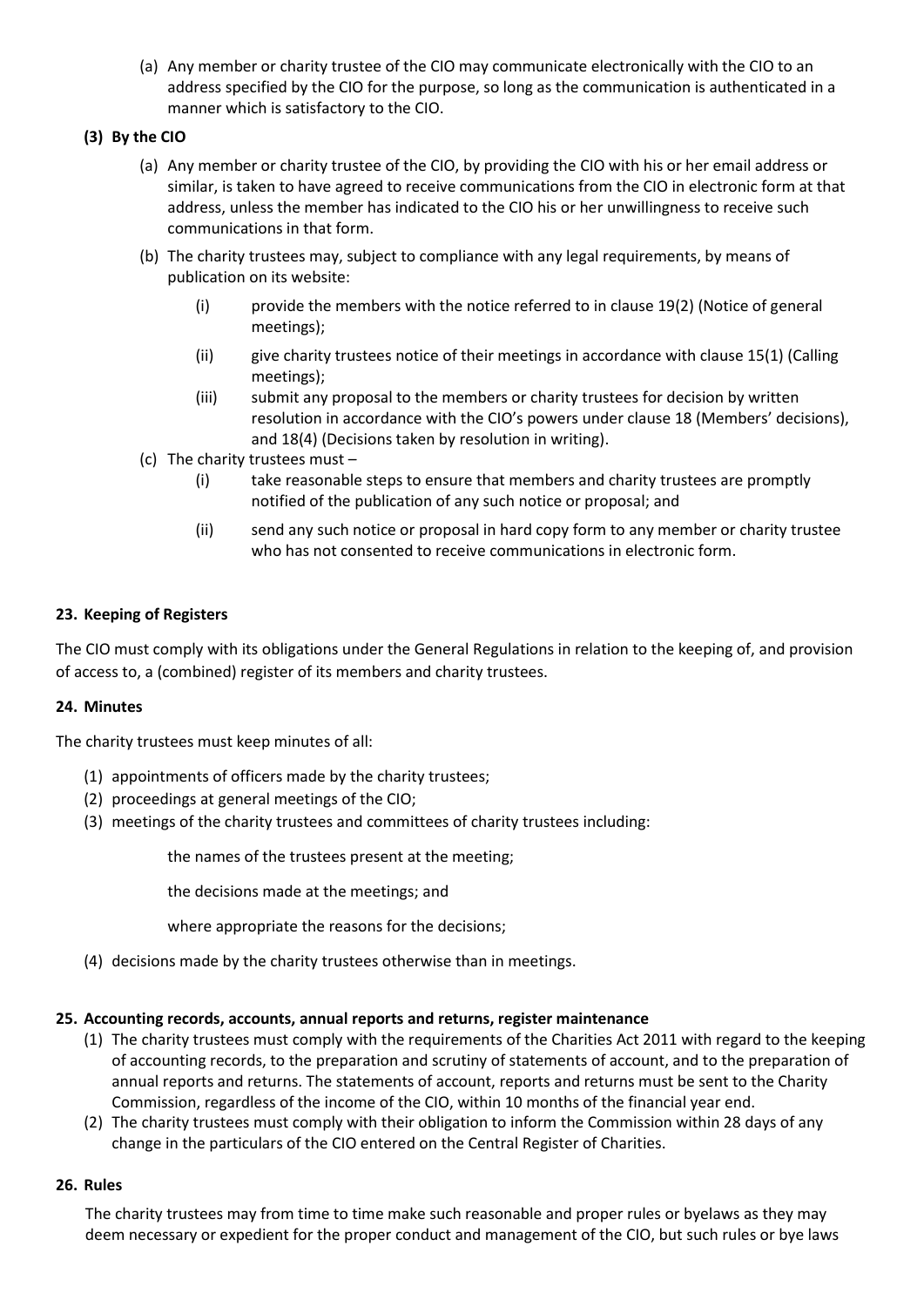must not be inconsistent with any provision of this constitution. Copies of any such rules or bye laws currently in force must be made available to any member of the CIO on request.

# **27. Disputes**

If a dispute arises between members of the CIO about the validity or propriety of anything done by the members under this constitution, and the dispute cannot be resolved by agreement, the parties to the dispute must first try in good faith to settle the dispute by mediation before resorting to litigation.

# **28. Amendment of constitution**

As provided by sections 224-227 of the Charities Act 2011:

- (1) This constitution can only be amended:
	- (a) by resolution agreed in writing by all members of the CIO; or
	- (b) by a resolution passed by a 75% majority of those voting at a general meeting of the members of the CIO called in accordance with clause 19 (General meetings of members).
- (2) Any alteration of clause 3 (Objects), clause [29] (Voluntary winding up or dissolution), this clause, or of any provision where the alteration would provide authorisation for any benefit to be obtained by charity trustees or members of the CIO or persons connected with them, requires the prior written consent of the Charity Commission.
- (3) No amendment that is inconsistent with the provisions of the Charities Act 2011 or the General Regulations shall be valid.
- (4) A copy of every resolution amending the constitution, together with a copy of the CIO's constitution as amended must be sent to the Commission by the end of the period of 15 days beginning with the date of passing of the resolution, and the amendment does not take effect until it has been recorded in the Register of Charities.

# **29. Voluntary winding up or dissolution**

- (1) As provided by the Dissolution Regulations, the CIO may be dissolved by resolution of its members. Any decision by the members to wind up or dissolve the CIO can only be made:
	- (a) at a general meeting of the members of the CIO called in accordance with clause 19 (General meetings of members), of which not less than 14 days' notice has been given to those eligible to attend and vote:
		- (i) by a resolution passed by a 75% majority of those voting, or
		- (ii) by a resolution passed by decision taken without a vote and without any expression of dissent in response to the question put to the general meeting; or
	- (b) by a resolution agreed in writing by all members of the CIO.
- (1) Subject to the payment of all the CIO's debts:
	- (a) Any resolution for the winding up of the CIO, or for the dissolution of the CIO without winding up, may contain a provision directing how any remaining assets of the CIO shall be applied.
	- (b) If the resolution does not contain such a provision, the charity trustees must decide how any remaining assets of the CIO shall be applied.
	- (c) In either case the remaining assets must be applied for charitable purposes the same as or similar to those of the CIO.
- (2) The CIO must observe the requirements of the Dissolution Regulations in applying to the Commission for the CIO to be removed from the Register of Charities, and in particular:
	- (a) the charity trustees must send with their application to the Commission:
		- (i) a copy of the resolution passed by the members of the CIO;
		- (ii) a declaration by the charity trustees that any debts and other liabilities of the CIO have been settled or otherwise provided for in full; and
	- (b) a statement by the charity trustees setting out the way in which any property of the CIO has been or is to be applied prior to its dissolution in accordance with this constitution;